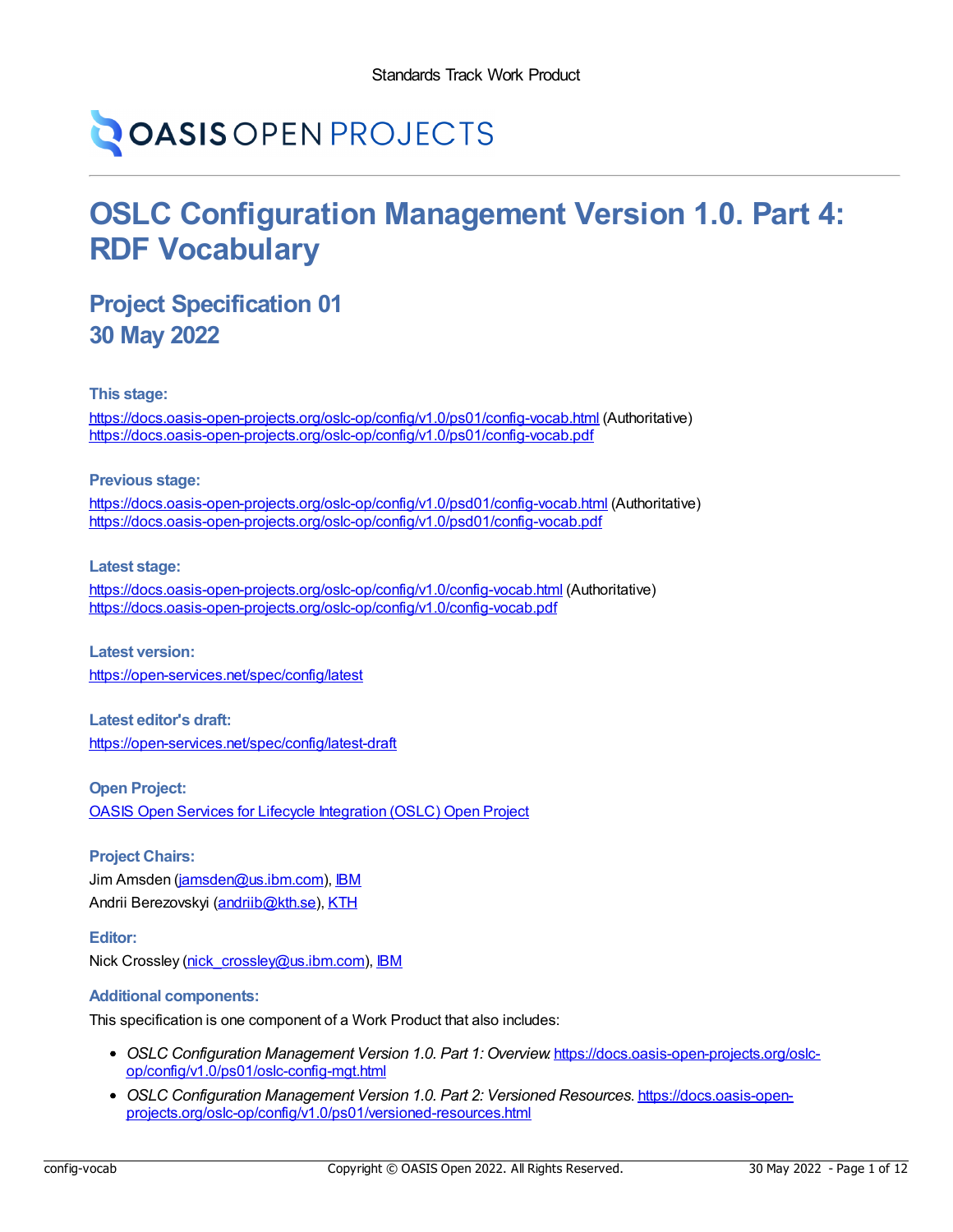#### Standards Track Work Product

- *OSLC Configuration Management Version 1.0. Part 3: Configuration Specification*. https://docs.oasis-open[projects.org/oslc-op/config/v1.0/ps01/config-resources.html](https://docs.oasis-open-projects.org/oslc-op/config/v1.0/ps01/config-resources.html)
- *OSLC Configuration Management Version 1.0. Part 4: RDF Vocabulary (this document)*. https://docs.oasis-open[projects.org/oslc-op/config/v1.0/ps01/config-vocab.html](https://docs.oasis-open-projects.org/oslc-op/config/v1.0/ps01/config-vocab.html)
- *OSLC Configuration Management Version 1.0. Part 5: Machine Readable Vocabulary Terms*. https://docs.oasis[open-projects.org/oslc-op/config/v1.0/ps01/config-vocab.ttl](https://docs.oasis-open-projects.org/oslc-op/config/v1.0/ps01/config-vocab.ttl)
- *OSLC Configuration Management Version 1.0. Part 6: Machine Readable Vocabulary Constraints*. https://docs.oasis[open-projects.org/oslc-op/config/v1.0/ps01/config-shapes.ttl](https://docs.oasis-open-projects.org/oslc-op/config/v1.0/ps01/config-shapes.ttl)

#### **RDF Namespaces:**

<http://open-services.net/ns/config#>

#### **Abstract:**

OSLC Configuration Management RDF Vocabulary

#### **Status:**

This document was last revised or approved by the OASIS Open Services for Lifecycle [Integration](https://open-services.net/about/) (OSLC) Open Project on the above date. The level of approval is also listed above. Check the "Latest stage" location noted above for possible later revisions of this document. Any other numbered Versions and other technical work produced by the Open Project are listed at <https://open-services.net/about/>.

Comments on this work can be provided by opening issues in the project repository or by sending email to the project's public comment list [oslc-op@lists.oasis-open-projects.org](mailto:oslc-op@lists.oasis-open-projects.org).

Note that any machine-readable content (Computer Language [Definitions](https://www.oasis-open.org/policies-guidelines/tc-process-2017-05-26/#wpComponentsCompLang)) declared Normative for this Work Product is provided in separate plain text files. In the event of a discrepancy between any such plain text file and display content in the Work Product's prose narrative document(s), the content in the separate plain text file prevails.

#### **Citation format:**

When referencing this specification the following citation format should be used: **[OSLC-Config-1.0-Part4]**

*OSLC Configuration Management Version 1.0. Part 4: RDF Vocabulary*. Edited by Nick Crossley. 30 May 2022. OASIS Project Specification 01. <https://docs.oasis-open-projects.org/oslc-op/config/v1.0/ps01/config-vocab.html>. Latest stage: <https://docs.oasis-open-projects.org/oslc-op/config/v1.0/config-vocab.html>.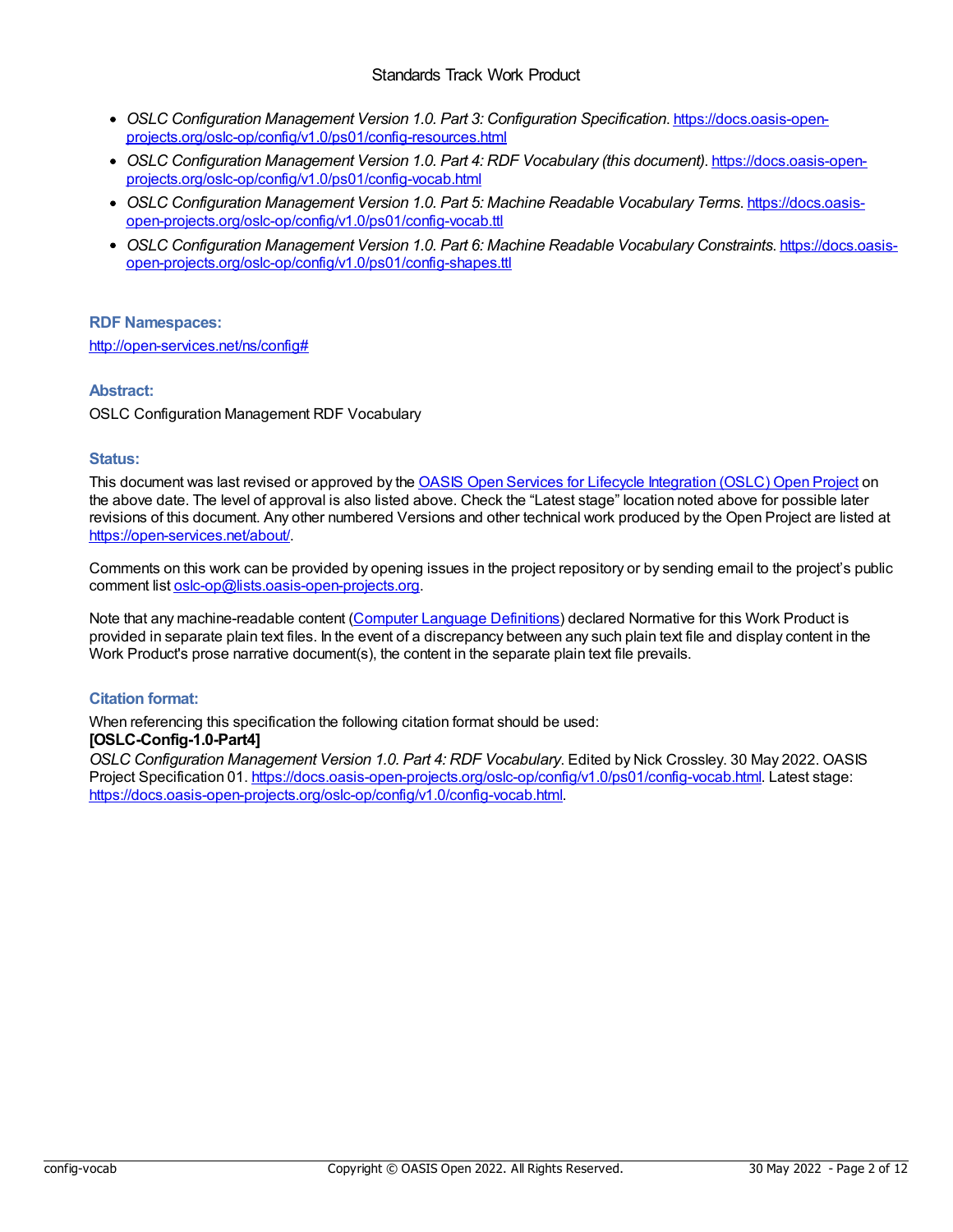### **Notices**

Copyright © OASIS Open 2013-2022. All Rights Reserved.

All capitalized terms in the following text have the meanings assigned to them in the OASIS Intellectual Property Rights Policy (the "OASIS IPR Policy"). The full [Policy](https://www.oasis-open.org/policies-guidelines/ipr/) may be found at the OASIS website.

This specification is published under the Attribution 4.0 [International](https://creativecommons.org/licenses/by/4.0/legalcode) (CC BY4.0). Portions of this specification are also provided under the Apache [License](https://www.apache.org/licenses/LICENSE-2.0) 2.0.

All contributions made to this project have been made under the OASIS Contributor License [Agreement](https://www.oasis-open.org/policies-guidelines/open-projects-process/#individual-cla-exhibit) (CLA).

For information on whether any patents have been disclosed that may be essential to implementing this specification, and any offers of patent licensing terms, please refer to the Open Projects IPR [Statements](https://github.com/oasis-open-projects/administration/blob/master/IPR_STATEMENTS.md#open-services-for-lifecycle-collaboration-oslc-open-project) page.

This document and translations of it may be copied and furnished to others, and derivative works that comment on or otherwise explain it or assist in its implementation may be prepared, copied, published, and distributed, in whole or in part, without restriction of any kind, provided that the above copyright notice and this section are included on all such copies and derivative works. However, this document itself may not be modified in any way, including by removing the copyright notice or references to OASIS, except as needed for the purpose of developing any document or deliverable produced by an OASIS Open Project or OASIS Technical Committee (in which case the rules applicable to copyrights, as set forth in the OASIS IPR Policy, must be followed) or as required to translate it into languages other than English.

The limited permissions granted above are perpetual and will not be revoked byOASIS or its successors or assigns.

This document and the information contained herein is provided on an "AS IS" basis and OASIS DISCLAIMS ALL WARRANTIES, EXPRESS OR IMPLIED, INCLUDING BUT NOT LIMITED TO ANYWARRANTYTHAT THE USE OF THE INFORMATION HEREIN WILL NOT INFRINGE ANYOWNERSHIP RIGHTS OR ANYIMPLIED WARRANTIES OF MERCHANTABILITYOR FITNESS FOR A PARTICULAR PURPOSE.

OASIS requests that anyOASIS Party or any other party that believes it has patent claims that would necessarily be infringed by implementations of this OASIS Project Specification or OASIS Standard, to notify the OASIS TC Administrator and provide an indication of its willingness to grant patent licenses to such patent claims in a manner consistent with the IPR Mode of the OASIS Technical Committee that produced this specification.

OASIS invites any party to contact the OASIS TC Administrator if it is aware of a claim of ownership of any patent claims that would necessarily be infringed by implementations of this specification by a patent holder that is not willing to provide a license to such patent claims in a manner consistent with the IPR Mode of the OASIS Open Project that produced this specification. OASIS may include such claims on its website, but disclaims any obligation to do so.

OASIS takes no position regarding the validity or scope of any intellectual property or other rights that might be claimed to pertain to the implementation or use of the technology described in this document or the extent to which any license under such rights might or might not be available; neither does it represent that it has made any effort to identify any such rights. Information on OASIS' procedures with respect to rights in any document or deliverable produced by an OASIS Technical Committee can be found on the OASIS website. Copies of claims of rights made available for publication and any assurances of licenses to be made available, or the result of an attempt made to obtain a general license or permission for the use of such proprietary rights by implementers or users of this OASIS Open Project Specification or OASIS Standard, can be obtained from the OASIS TC Administrator. OASIS makes no representation that any information or list of intellectual property rights will at any time be complete, or that any claims in such list are, in fact, Essential Claims.

The name "OASIS" is a trademark of [OASIS](https://www.oasis-open.org), the owner and developer of this specification, and should be used only to refer to the organization and its official outputs. OASIS welcomes reference to, and implementation and use of, specifications, while reserving the right to enforce its marks against misleading uses. Please see [https://www.oasis-open.org/policies](https://www.oasis-open.org/policies-guidelines/trademark/)guidelines/trademark/ for above guidance.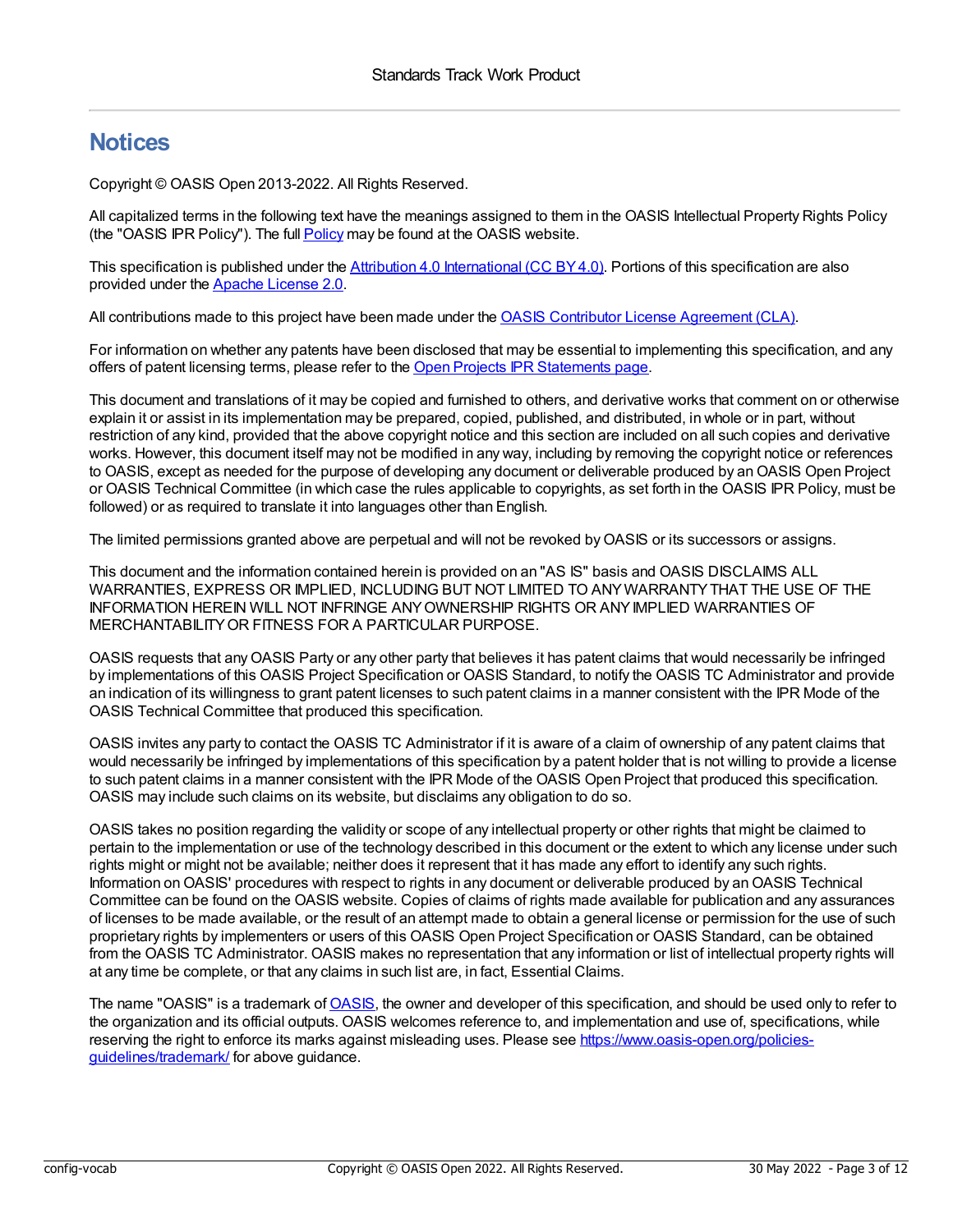### **Table of Contents**

- 1. [Introduction](#page-4-0)
	- 1.1 [Typographical](#page-4-1) Conventions and Use of RFC Terms
	- 1.2 [References](#page-4-2)
		- 1.2.1 Normative [references](#page-4-3)
- 2. RDF [Vocabulary](#page-7-0)
	- 2.1 [Vocabulary](#page-7-1) Details
		- 2.1.1 Classes in this [namespace](#page-5-0) (15)
		- 2.1.2 Properties in this [namespace](#page-7-2) (23)
		- 2.1.3 Resources [\(Individuals\)](#page-10-0) in this namespace (1)
- 3. [Conformance](#page-11-0)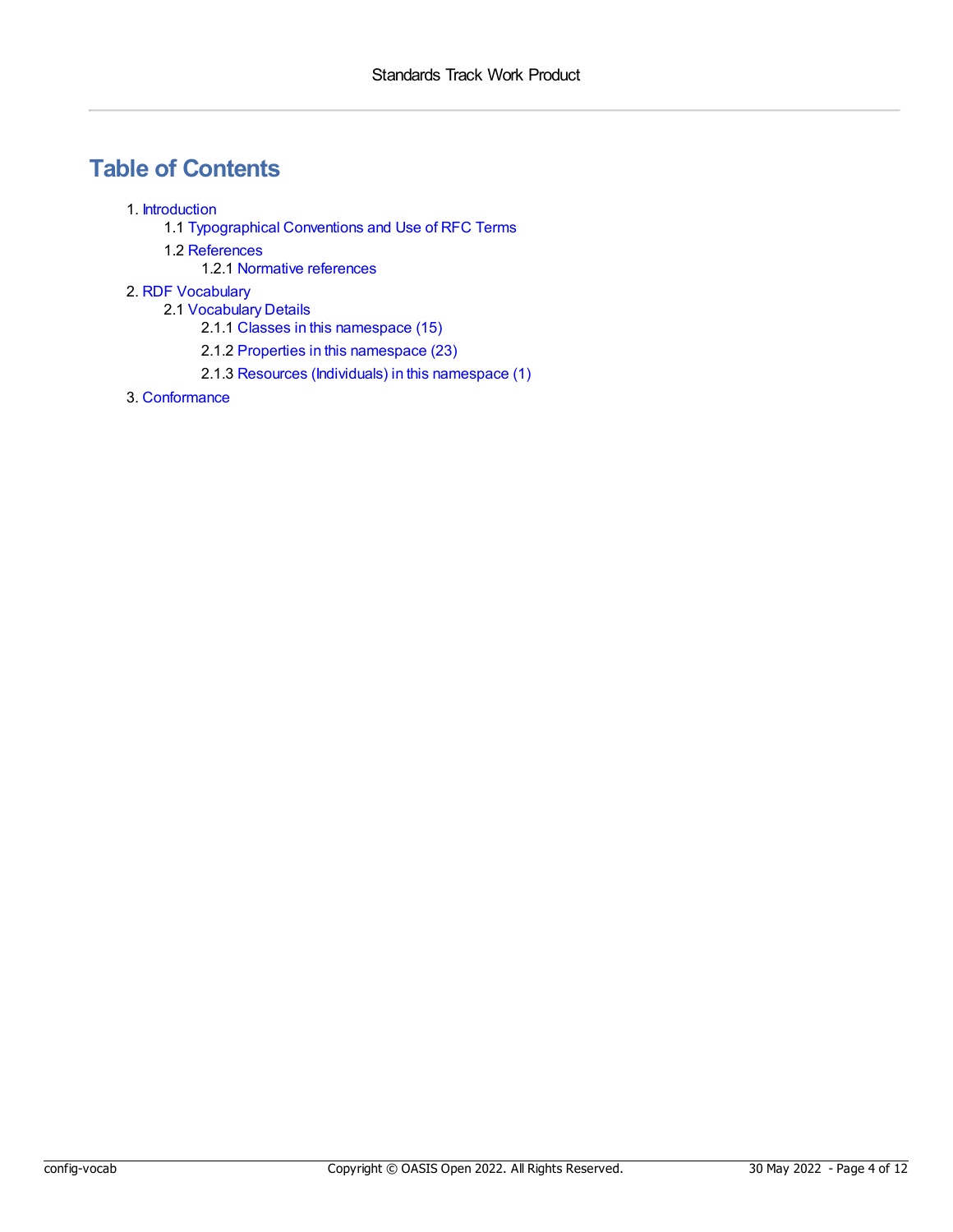### <span id="page-4-0"></span>**1. Introduction**

*This section is non-normative.*

#### <span id="page-4-1"></span>**1.1 Typographical Conventions and Use of RFC Terms**

As well as sections marked as non-normative, all authoring guidelines, diagrams, examples, and notes in this specification are non-normative. Everything else in this specification is normative.

The key words "**MUST**", "**MUST NOT**", "**REQUIRED**", "**SHALL**", "**SHALL NOT**", "**SHOULD**", "**SHOULD NOT**", "**RECOMMENDED**", "**NOT RECOMMENDED**", "**MAY**", and "**OPTIONAL**" in this specification are to be interpreted as described in [BCP](https://tools.ietf.org/html/bcp14) 14 [\[RFC2119](#page-4-4)] [\[RFC8174](#page-4-5)] when, and only when, they appear in all capitals, as shown here.

#### <span id="page-4-2"></span>**1.2 References**

#### <span id="page-4-3"></span>**1.2.1 Normative references**

#### <span id="page-4-4"></span>[RFC2119]

S. Bradner. *Key words for use in RFCs to Indicate [Requirement](https://www.rfc-editor.org/rfc/rfc2119) Levels*. IETF, March 1997. Best Current Practice. URL: <https://www.rfc-editor.org/rfc/rfc2119>

#### <span id="page-4-5"></span>[RFC8174]

B. Leiba. *Ambiguity of [Uppercase](https://www.rfc-editor.org/rfc/rfc8174) vs Lowercase in RFC 2119 Key Words*. IETF, May 2017. Best Current Practice. URL: <https://www.rfc-editor.org/rfc/rfc8174>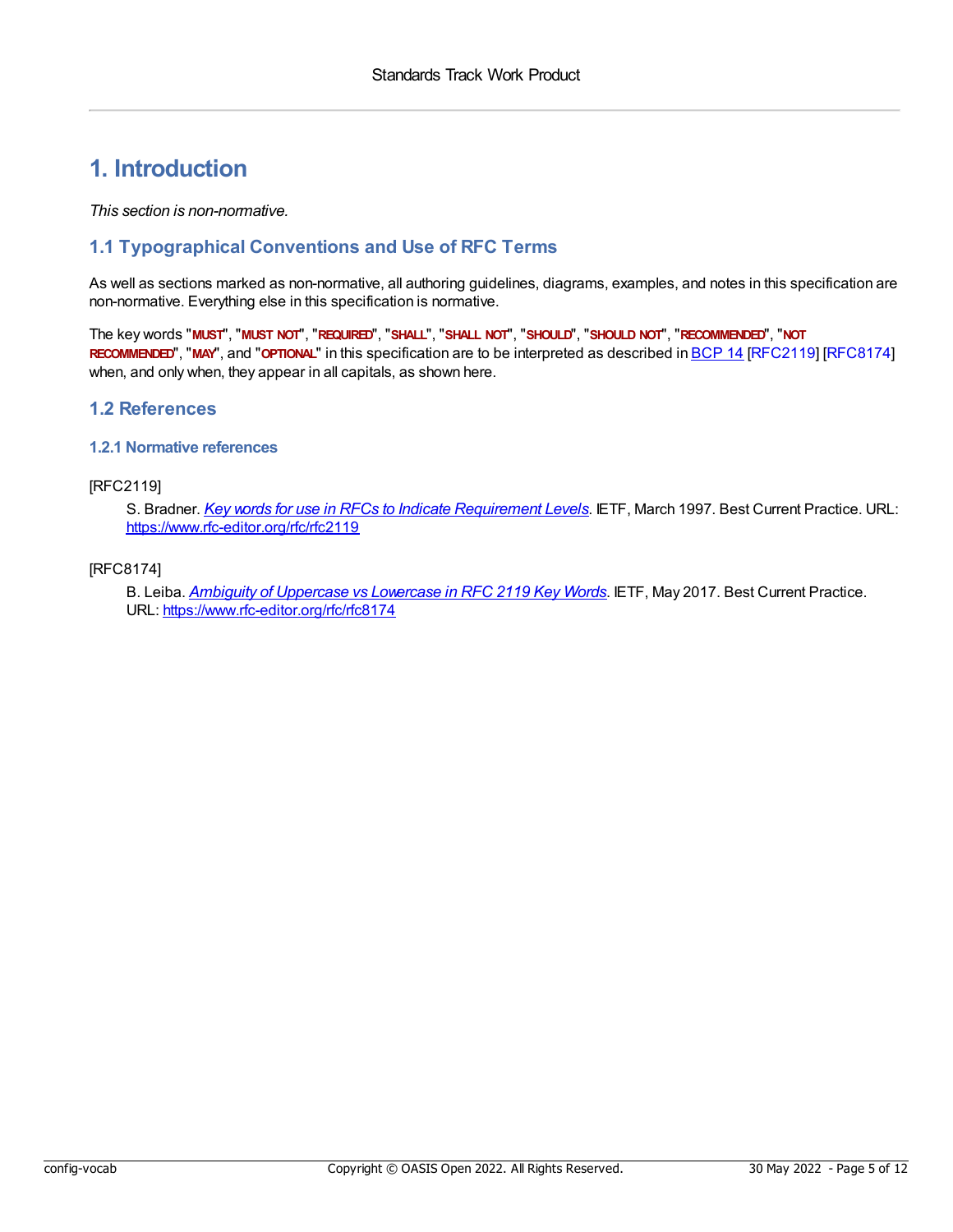### **2. RDF Vocabulary**

#### **2.1 Vocabulary Details**

The namespace URI for this vocabulary is: **http://open-services.net/ns/config#**

The OSLC Configuration Management vocabulary defines terms for versioned resources and configurations of those versioned resources.

#### <span id="page-5-0"></span>**2.1.1 Classes in this namespace (15)**

[Activity](#page-5-1), [Baseline](#page-5-2), [ChangeSet](#page-5-3), [ChangeSetSelections](#page-5-4), [Component](#page-5-5), [Configuration](#page-6-0), [ConfigurationSettings](#page-6-1), [Contribution](#page-6-2), [PersonalConfiguration](#page-6-3), [RemovalAll](#page-6-4), [Removals](#page-6-5), [Selections](#page-6-6), [Stream](#page-7-3), [UnboundSelections,](#page-7-4) [VersionResource](#page-7-5)

#### <span id="page-5-1"></span>**Activity**

http://open-services.net/ns/config#Activity

*Activity* is an RDFS class.

An activity is a read-only resource representing a long-running operation, such as recursive baseline or stream creation.

#### <span id="page-5-2"></span>**Baseline**

http://open-services.net/ns/config#Baseline

*Baseline* is an RDFS class.

An immutable configuration with immutable selections of immutable resources, with immutable contributions that are themselves baselines.

#### <span id="page-5-3"></span>**ChangeSet**

http://open-services.net/ns/config#ChangeSet

*ChangeSet* is an RDFS class.

A change set configuration represents a set of changes (including additions and removals) to some other configuration.

#### <span id="page-5-4"></span>**ChangeSetSelections**

http://open-services.net/ns/config#ChangeSetSelections

*ChangeSetSelections* is an RDFS class.

A resource listing the version resources selected by a change set configuration.

#### <span id="page-5-5"></span>**Component**

http://open-services.net/ns/config#Component

*Component* is an RDFS class.

A unit of organization consisting of a set of versioned resources. Components are the units of configurability, and form reusable assets or building blocks.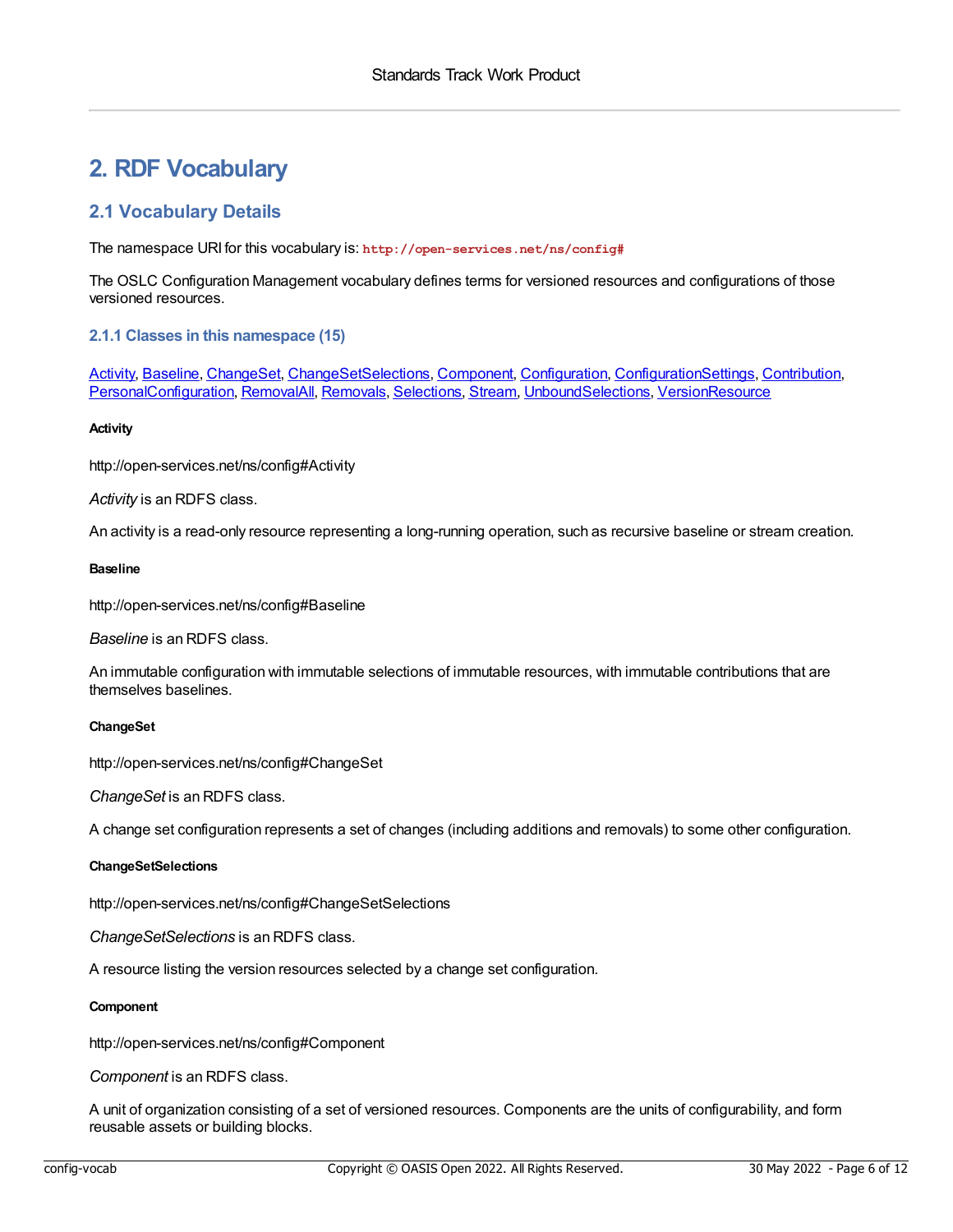#### <span id="page-6-0"></span>**Configuration**

http://open-services.net/ns/config#Configuration

*Configuration* is an RDFS class.

A configuration identifies a set of versions of resources in a component. Configurations commonly identify exactly one version of each resource in a component. Configurations can also assemble other configurations into a shared context across multiple components.

#### <span id="page-6-1"></span>**ConfigurationSettings**

http://open-services.net/ns/config#ConfigurationSettings

*ConfigurationSettings* is an RDFS class.

Information about settings and preferences for a Configuration Management service.

#### <span id="page-6-2"></span>**Contribution**

http://open-services.net/ns/config#Contribution

*Contribution* is an RDFS class.

A contribution represents the contribution of one configuration to another.

#### <span id="page-6-3"></span>**PersonalConfiguration**

http://open-services.net/ns/config#PersonalConfiguration

*PersonalConfiguration* is an RDFS class.

A configuration intended for use by a single agent, rather than shared.

#### <span id="page-6-4"></span>**RemovalAll**

http://open-services.net/ns/config#RemoveAll

*RemovalAll* is an RDFS class.

For a change set, an indicator that all selections in the overriden configuration are to be ignored; all selections are defined by the change set.

#### <span id="page-6-5"></span>**Removals**

http://open-services.net/ns/config#Removals

*Removals* is an RDFS class.

For a change set, the selections to be removed from an overridden configuration.

#### <span id="page-6-6"></span>**Selections**

http://open-services.net/ns/config#Selections

*Selections* is an RDFS class.

A resource listing the version resources selected by a configuration.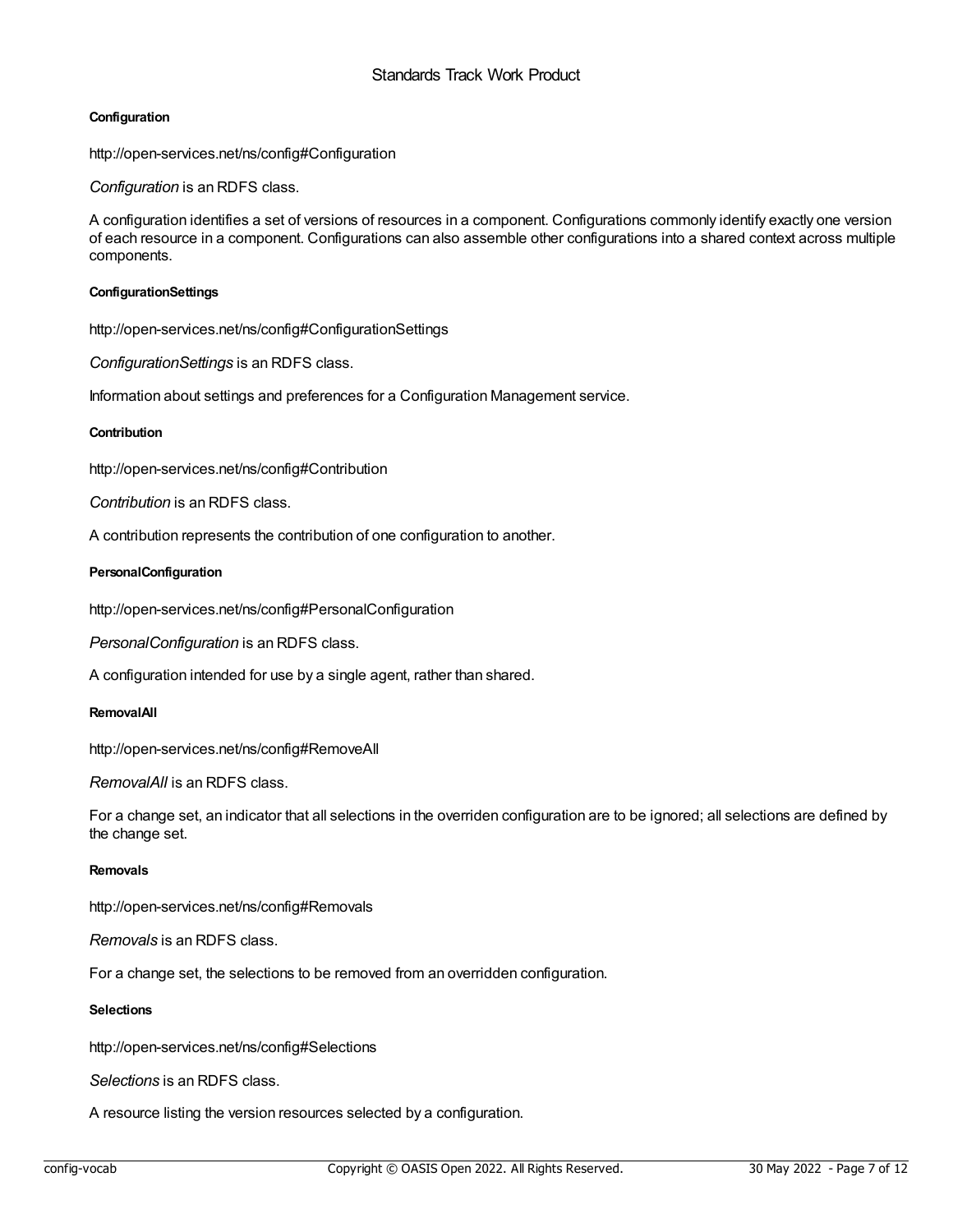#### <span id="page-7-3"></span><span id="page-7-1"></span><span id="page-7-0"></span>**Stream**

http://open-services.net/ns/config#Stream

*Stream* is an RDFS class.

A mutable configuration. Contributions to this configuration can be streams or baselines.

#### <span id="page-7-4"></span>**UnboundSelections**

http://open-services.net/ns/config#UnboundSelections

*UnboundSelections* is an RDFS class.

An indicator that a set of selections are as-yet unbound concept resources as opposed to bound version resources.

#### <span id="page-7-5"></span>**VersionResource**

http://open-services.net/ns/config#VersionResource

*VersionResource* is an RDFS class.

This type is used as a marker for any version resource.

<span id="page-7-2"></span>**2.1.2 Properties in this namespace (23)**

[acceptedBy](#page-7-6), [accepts,](#page-7-7) [baselineOfStream](#page-7-8), [baselines](#page-7-9), [branch](#page-8-0), [committed](#page-8-1), [committer](#page-8-2), [component](#page-8-3), [configuration](#page-8-4), [configurations](#page-8-5), [configurationSettings](#page-8-6), [contribution](#page-9-0), [contributionOrder](#page-9-1), [derivedFrom](#page-9-2), [mutable](#page-9-3), [overrides](#page-9-4), [previousBaseline](#page-9-5), [progressMessage](#page-9-6), [release](#page-9-7), [selections](#page-10-1), [selects](#page-10-2), [streams](#page-10-3), [versionId](#page-10-4)

#### <span id="page-7-6"></span>**acceptedBy**

http://open-services.net/ns/config#acceptedBy

*acceptedBy* is an RDF property.

A type of configuration accepted as a contribution by the subject configuration.

#### <span id="page-7-7"></span>**accepts**

http://open-services.net/ns/config#accepts

*accepts* is an RDF property.

A type of configuration acceptable as a contribution to the subject configuration.

#### <span id="page-7-8"></span>**baselineOfStream**

http://open-services.net/ns/config#baselineOfStream

*baselineOfStream* is an RDF property.

The stream from which a baseline was made.

#### <span id="page-7-9"></span>**baselines**

http://open-services.net/ns/config#baselines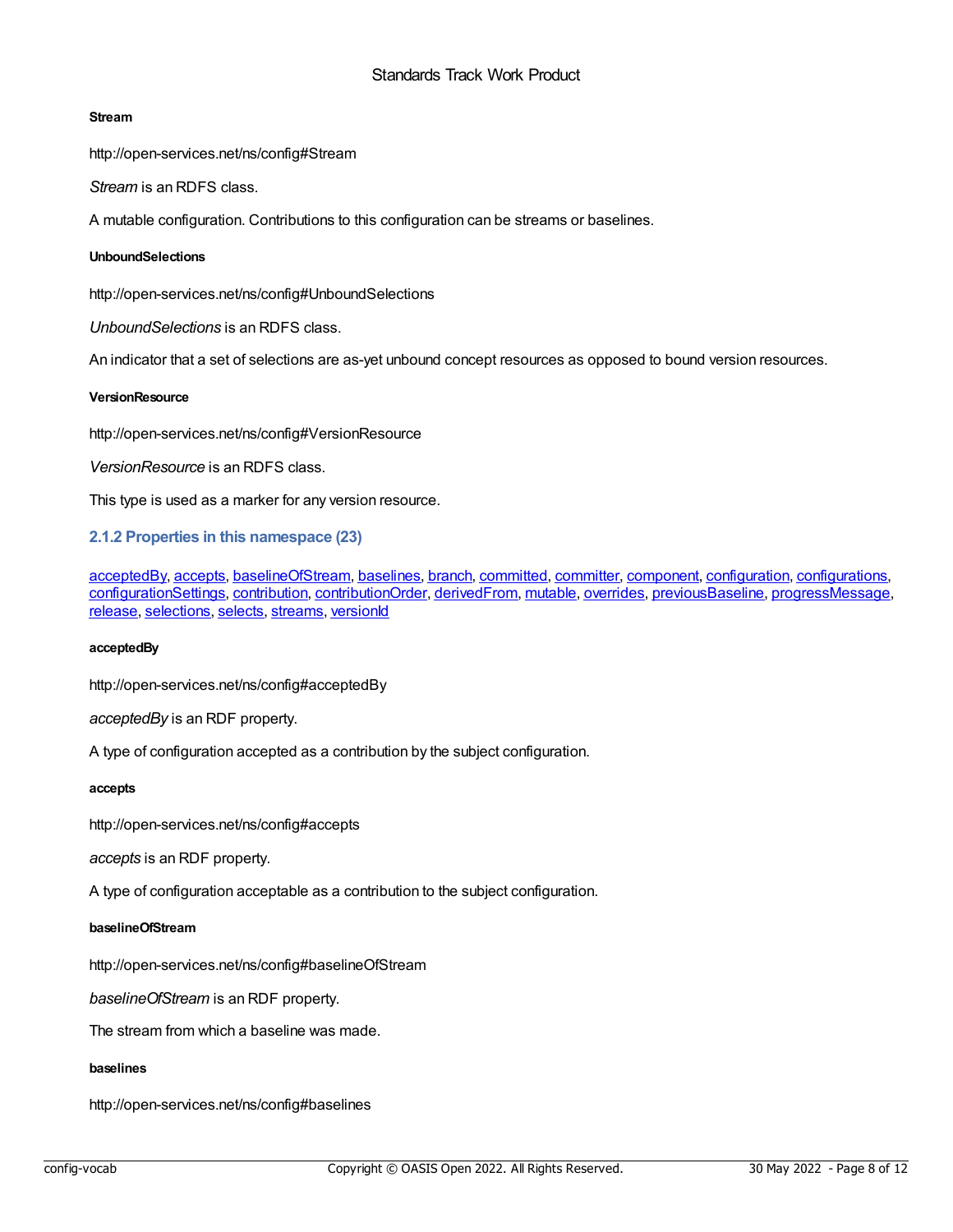*baselines* is an RDF property.

A Linked Data Platform Container for baselines of a stream.

#### <span id="page-8-0"></span>**branch**

http://open-services.net/ns/config#branch

*branch* is an RDF property.

Identifies a resource as one for a specific branch or variant of the component.

#### <span id="page-8-1"></span>**committed**

http://open-services.net/ns/config#committed

*committed* is an RDF property.

Date and time a resource was committed, or checked in.

#### <span id="page-8-2"></span>**committer**

http://open-services.net/ns/config#committer

*committer* is an RDF property.

The entity that committed or checked in this resource.

#### <span id="page-8-3"></span>**component**

http://open-services.net/ns/config#component

*component* is an RDF property.

A reference to a Component resource.

#### <span id="page-8-4"></span>**configuration**

http://open-services.net/ns/config#configuration

*configuration* is an RDF property.

A reference to a Configuration resource.

#### <span id="page-8-5"></span>**configurations**

http://open-services.net/ns/config#configurations

*configurations* is an RDF property.

A Linked Data Platform Container for configurations of a component.

#### <span id="page-8-6"></span>**configurationSettings**

http://open-services.net/ns/config#configurationSettings

*configurationSettings* is an RDF property.

A reference to information about settings and preferences for a Configuration Management service.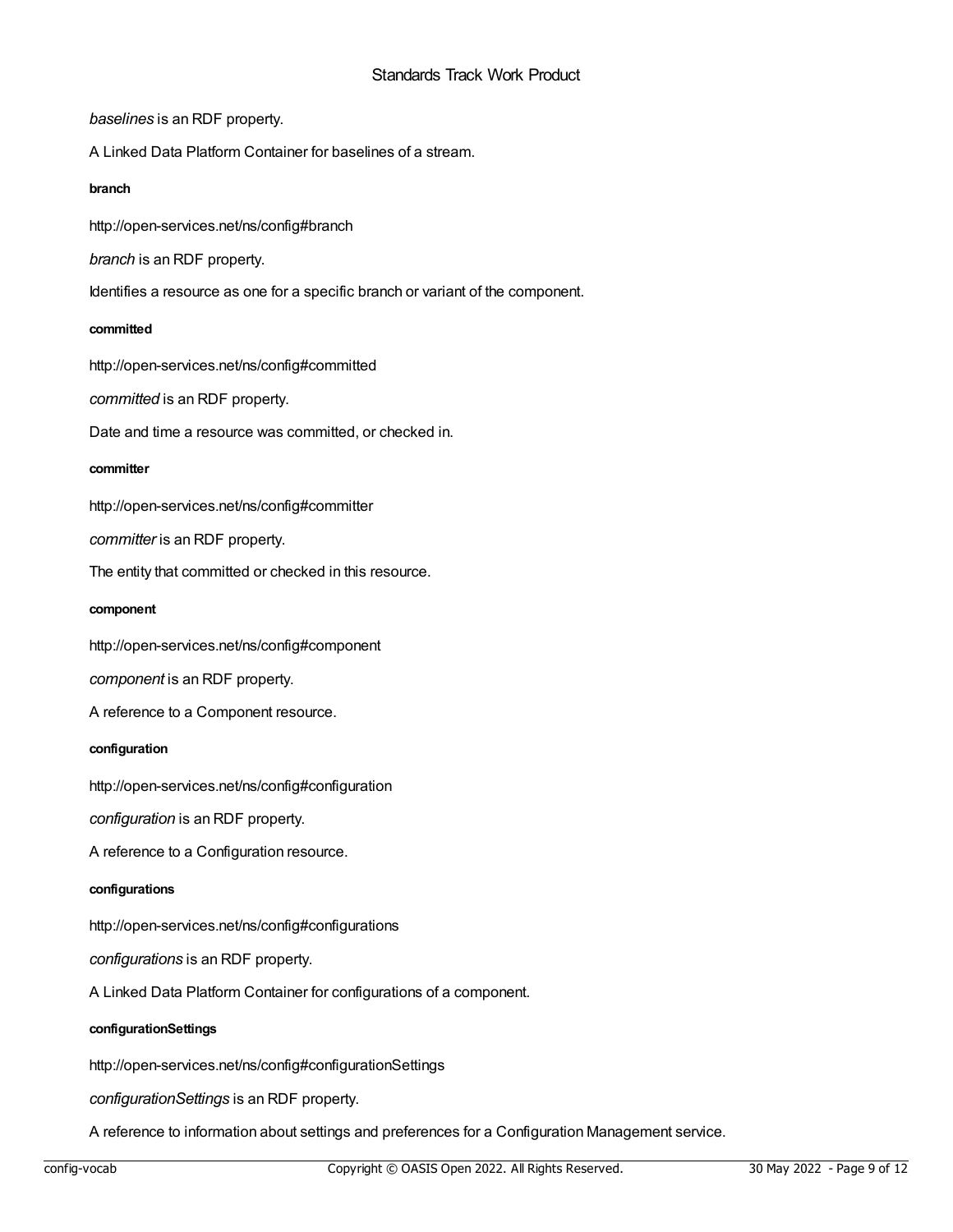#### <span id="page-9-0"></span>**contribution**

http://open-services.net/ns/config#contribution

*contribution* is an RDF property.

A reference to a Contribution resource.

#### <span id="page-9-1"></span>**contributionOrder**

http://open-services.net/ns/config#contributionOrder

*contributionOrder* is an RDF property.

The ordering value for a contribution.

#### <span id="page-9-2"></span>**derivedFrom** *(Archaic term)*

http://open-services.net/ns/config#derivedFrom

*derivedFrom* is an RDF property.

A resource from which this resource was derived; the use of prov:wasDerivedFrom is preferred.

#### <span id="page-9-3"></span>**mutable** *(Archaic term)*

http://open-services.net/ns/config#mutable

*mutable* is an RDF property.

A boolean property indicating whether or not a resource is modifiable; replaced by use of Baseline and Stream types.

#### <span id="page-9-4"></span>**overrides**

http://open-services.net/ns/config#overrides

*overrides* is an RDF property.

A reference to a configuration modified by a change set configuration.

#### <span id="page-9-5"></span>**previousBaseline**

http://open-services.net/ns/config#previousBaseline

*previousBaseline* is an RDF property.

For a stream or a baseline, a link to the most recent baseline of the same stream.

#### <span id="page-9-6"></span>**progressMessage**

http://open-services.net/ns/config#progressMessage

*progressMessage* is an RDF property.

Text describing the progress of an operation.

#### <span id="page-9-7"></span>**release**

http://open-services.net/ns/config#release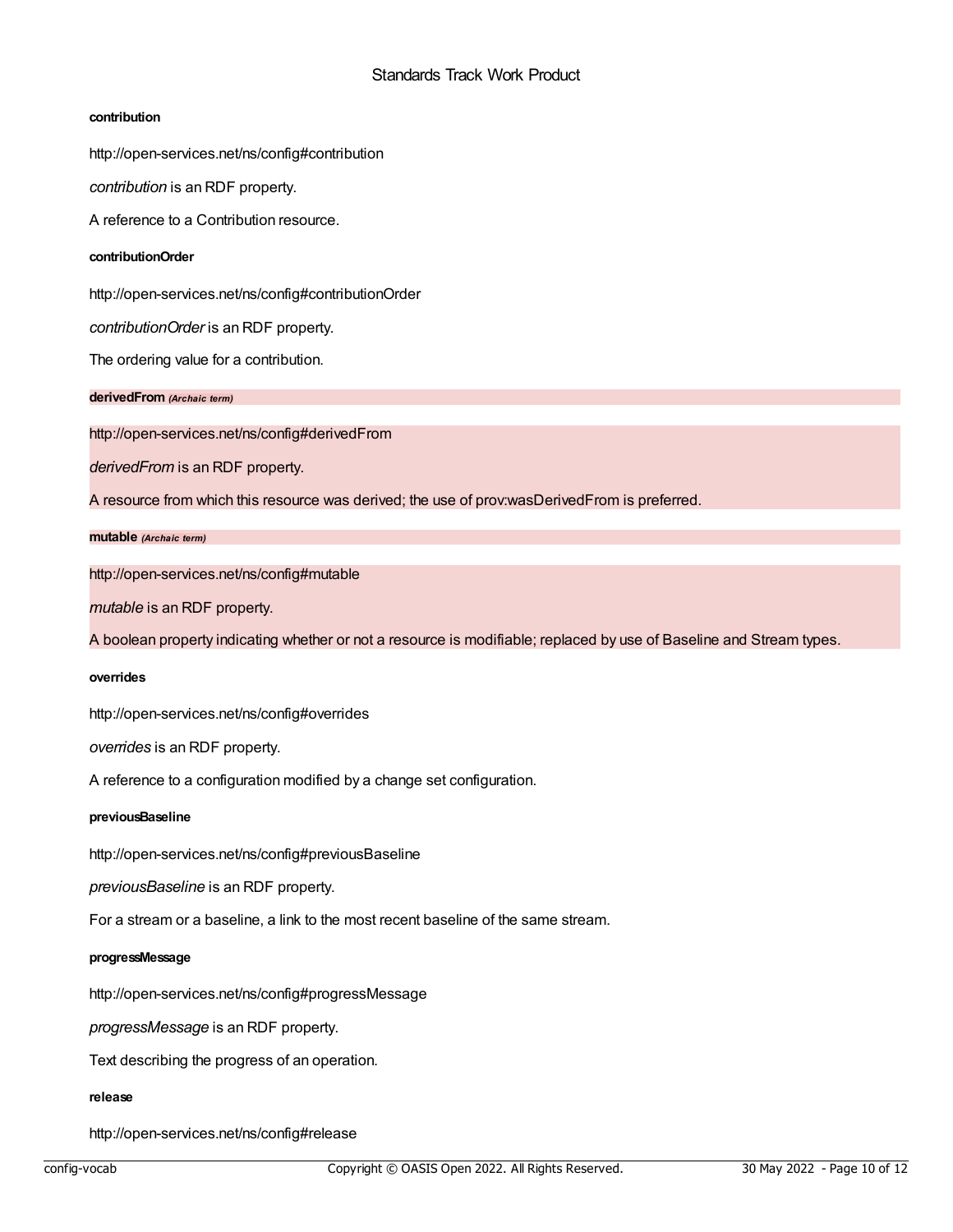*release* is an RDF property.

A reference to a resource representing a release.

#### <span id="page-10-1"></span>**selections**

http://open-services.net/ns/config#selections

*selections* is an RDF property.

A reference to a Selections resource.

#### <span id="page-10-2"></span>**selects**

http://open-services.net/ns/config#selects

*selects* is an RDF property.

A reference to a selected version resource.

#### <span id="page-10-3"></span>**streams**

http://open-services.net/ns/config#streams

*streams* is an RDF property.

A Linked Data Platform Container for streams created from a baseline.

#### <span id="page-10-4"></span>**versionId**

http://open-services.net/ns/config#versionId

*versionId* is an RDF property.

A human-readable version identifier.

#### <span id="page-10-0"></span>**2.1.3 Resources (Individuals) in this namespace (1)**

#### [globalConfigurationService](#page-10-5)

#### <span id="page-10-5"></span>**globalConfigurationService**

http://open-services.net/ns/config#globalConfigurationService

*globalConfigurationService* is an RDF individual.

An oslc:usage value marking a global configuration service.